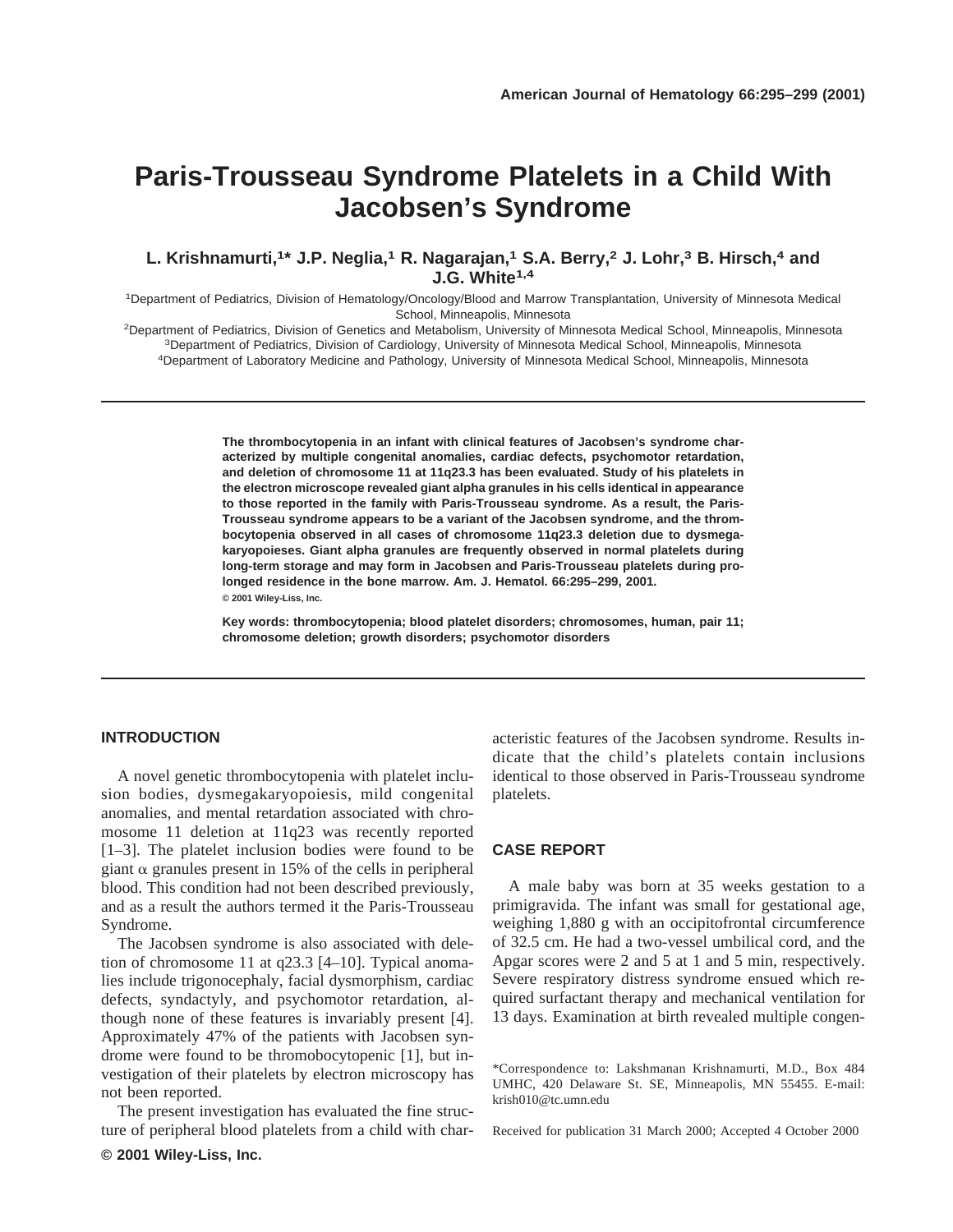

**Fig. 1. Cytogenetic analysis of lymphocyte chromosomes from the patient described in this report. The distal long arm of chromosome 11 has a deletion extending from 11q23.3 to the 11q terminus.**

ital anomalies. These included low-set ears, contractures of fingers of the left hand, overlapping toes bilaterally, spooned out toenails, bilateral colobomas, perimembranous VSD, and coarctation of aorta. There was no enlargement of the liver or spleen. Hemolytic disease of the newborn occurred on the first day of life due to ABO incompatibility between the mother and baby (mother's blood group was O, and baby's blood group was A). At birth the bilirubin was 4.8 mg/dl, Hgb 15.7 g/dl. At 4 hr of life, bilirubin was 5.9 mg/dl, Hgb 11.3 gm/dl, and direct antiglobulin test was positive. Double volume exchange transfusion was performed, and subsequently the hyperbilirubinemia resolved. The infant was persistently thrombocytopenic with platelet counts in the 30,000– 50,000 range if unsupported by transfusions. Hemoglobin remained stable in the normal range for age after the neonatal period. White blood count was in the normal range for age with a normal differential count. Screening tests for coagulation were within the normal range. Peripheral blood smear examination revealed thrombocytopenia with normal red cell and white blood cell morphology. No abnormality in platelet morphology was detectable on light microscopy. Bone marrow examination was not performed because it was not required for diagnosis or treatment of the patient. Cytogenetic analysis of peripheral blood lymphocytes revealed a deletion of the distal long arm of one chromosome 11, extending from 11q23.3 to the 11q terminus (Fig. 1). Fluorescence in situ hybridization further showed that the mixedlineage leukemia (MLL) locus (mapped to band 11q23) was proximal to the breakpoint and thus was not included in the deleted segment (data not shown). Since parental blood chromosome studies revealed normal karyotypes, this deletion in chromosome 11 apparently arose de novo.

The infant received several transfusions in the neonatal period. Over the next 6 months his platelet count remained stable at 50,000–60,000 without any transfusions. He did not have excessive bruising or hemorrhage. He successfully underwent repair of coarctation of the aorta at 6 months of life. He received platelet transfusions perioperatively and did not have any bleeding problems during or after surgery.

#### **Platelet Studies**

Blood from the child was obtained after a 2-week interval during which he had not been transfused. The sample was mixed immediately with citrate/citric acid anticoagulant (9:1), sedimented at 200*g* at room temperature for 20 min. Platelet-rich plasma (PRP) was transferred to 5-ml tubes and placed in a 37°C water bath for 30 min.

Fixation was accomplished by combining 1-ml samples with an equal volume of 0.1% glutaraldehyde in White's saline [a 10% solution of a 1:1 mixture of (1) 2.4 mmol/l NaCl, 0.1 mmol/l KCL, 46 mmol/l  $MgSO<sub>4</sub>$ , and 64 mmol/L Ca(NO<sub>3</sub>)<sub>2</sub>.4H<sub>2</sub>O and (2) 0.13 mol/l NaHCO<sub>3</sub>, 8.4 mmol/l NaH<sub>2</sub>PO<sub>4</sub>, and 0.1 g/l of phenol red, pH 7.4] [11,12]. After 15 min the samples were centrifuged to pellets and the supernatant fixative removed and replaced with 3% glutaraldehyde in the same buffer. The samples resuspended in the second aldehyde fixative were maintained at 4°C for 30 min and then sedimented to pellets. The supernatant was removed and replaced with 1% osmic acid in distilled water containing 1.5% potassium ferrocyanide for 1 hr at 4°C. All samples were dehydrated in a graded series of alcohols and embedded in Epon 812. Thin sections cut from the plastic blocks on an ultramicrotome were examined unstained or after staining with uranyl acetate and lead citrate to enhance the contrast. All examinations were made in a Phillips 301 electron microscope.

### **RESULTS**

Thin sections of platelets from the patient with Jacobsen's syndrome revealed cells of normal size and discoid configuration supported by circumferential coils of microtubules. Alpha granules, dense bodies, and mitochondria were normal in size, number, and distribution in most of the cells. However, giant alpha granules were present in about 15% of his platelets (Figs, 2, 3, and 4A–D). Contact sites between membranes of alpha granules resulting in fusion were evident in many examples. The appearance is identical to the giant alpha granules in Paris-Trousseau platelets [1,2] and in normal cells during long-term storage in vitro [13].

# **DISCUSSION**

Paris-Trousseau syndrome was reported in a mother and child with a relatively mild phenotype, chronic thrombocytopenia, and deletion of 11q23.3 [1–3]. Both patients had prolonged bleeding time, and the mother had hemorrhagic manifestations associated with pregnancy. Platelet survival was within normal limits. Platelet ag-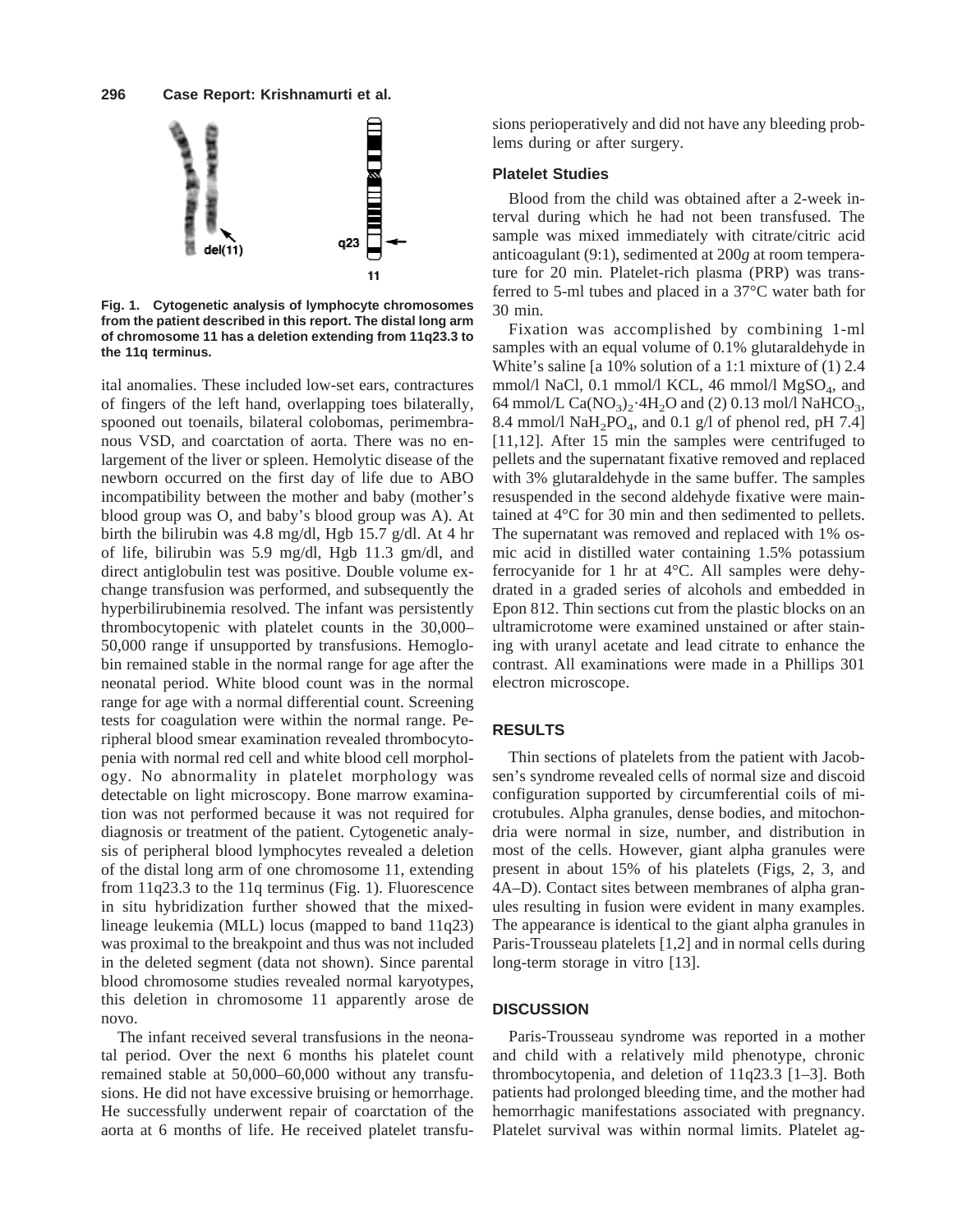

**Fig. 2. Thin section of platelets from the patient with Jacobsen's syndrome. Most of the alpha granules (G) in the several platelets are of normal size. However, three platelets in the plane of section contain giant alpha granules (GG). Original magnification ×12,000.**

gregation studies indicated normal platelet function. Bone marrow examination revealed a marked increase in the number of megakaryocytes and the presence of many micromegakaryocytes with dystrophic maturation. Micromegakaryocytes are usually found in myelodysplastic syndromes and myeloproliferative disorders [14]. The findings were suggestive of a dysmegakaryocytopoietic state. Immunocytochemical and ultrastructural studies demonstrated that platelet inclusions were alpha granules that had arisen by a process of fusion [1].



Hematologic abnormalities are common in patients with Jacobsen's syndrome [4–10] who share the genetic defect of 11q23 deletion observed in patients with Paris-Trousseau syndrome [1–3]. Thrombocytopenia is twice as common as neutropenia or anemia and has been reported in 47% of the cases. Despite the frequent occurrence of thrombocytopenia, Jacobsen's syndrome platelets have apparently not been studied previously by transmission electron microscopy.

The present study has evaluated a child with charac-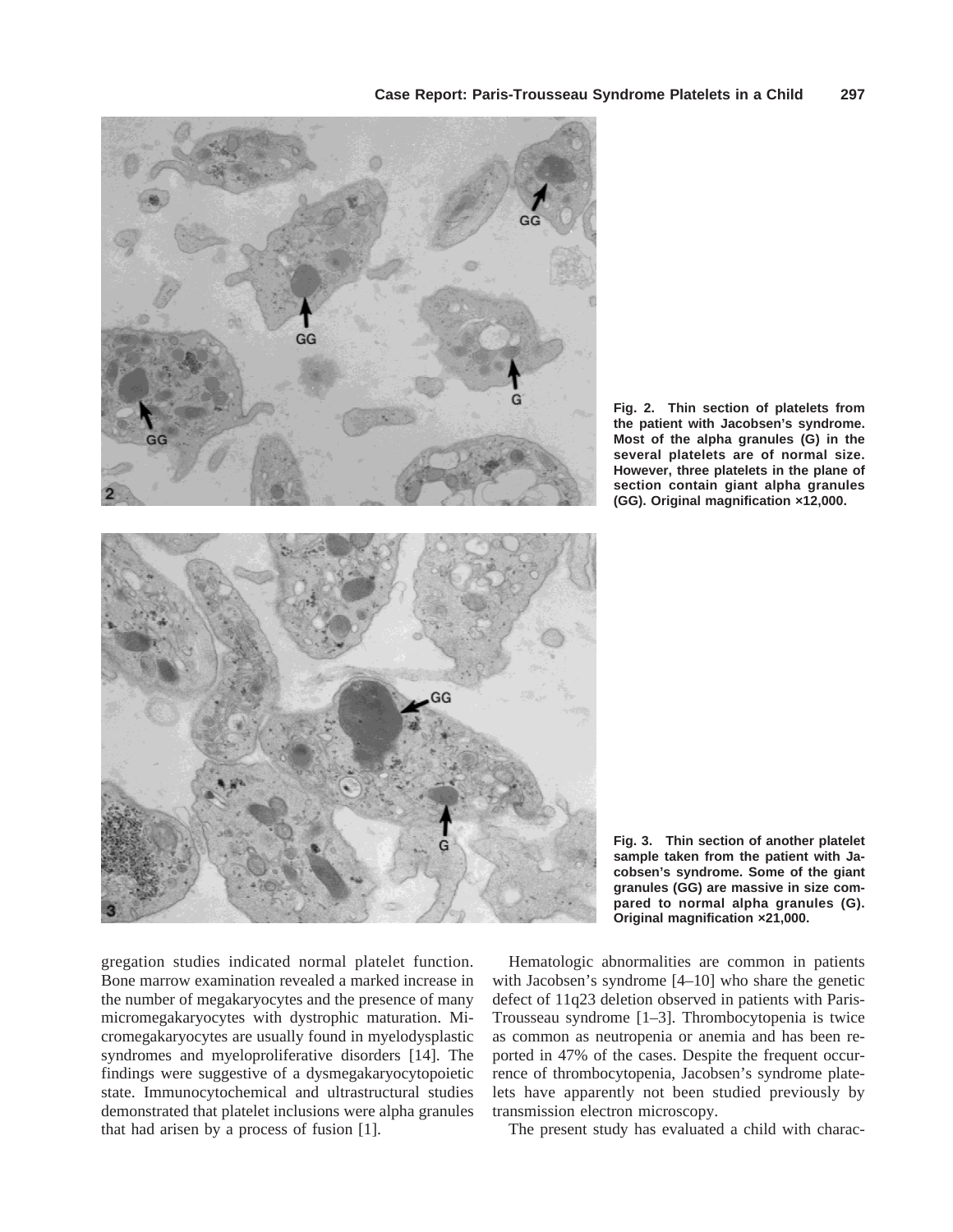

**Fig. 4. Thin sections of several platelets from Jacobsen's syndrome patient revealing giant alpha granules (GG). (A) Two giant granules (GG) in the same cell. Arrows in (B–D) indicate possible lines of fusion between smaller alpha granules leading to formation of the giant organelles. Original magnification: ×30,000 (A); ×40,000 (B); ×30,000 (C); ×35,000 (D).**

teristic features of the Jacobsen syndrome and deletion of chromosome 11 at 11q23.3. About 15% of his platelets contained giant alpha granules identical to those reported in the Paris-Trousseau syndrome [1]. The results suggest that Paris-Trousseau syndrome is a variant of the Jacobsen syndrome or the same disorder, and all patients with chromosome 11 deletion at 11q23.3 who have thrombocytopenia may have giant alpha granules in their platelets and dysmegakaryopoises.

Giant alpha granules are often observed in platelet samples from normal donors [15] and as a result are not considered a sign of pathology. However, giant alpha granules develop in a significant number of platelets exposed to overnight transport or long-term storage [13]. Their appearance is identical to the giant alpha granules of patients with Paris-Trousseau syndrome and, as shown in this study, Jacobsen's syndrome. The dysmegakaryopoiesis in the two syndromes may lead to delayed release of platelets from bone marrow to peripheral blood, and prolonged presence in bone marrow may favor alpha granule fusion in the same manner as during in vitro storage. Further investigation of thrombocytopenia in Jacobsen's syndrome may reveal molecular mechanisms regulating the release of platelets from bone marrow [3].

#### **REFERENCES**

- 1. Breton-Gorius J, Favier R, Guichard J, Cherif D, Berger R, Debili N, Vainchenker W, Douay L. A new congenital dysmegakaryopoietic thrombocytopenia (Paris-Trousseau) associated with giant platelet alpha granules and chromosome 11 deletion at 11q23. Blood 1995;85: 1805–1814.
- 2. Favier R, Douay L, Esteva B, Partnoi MF, Gaulard P, Lecompte T, Perot C, Adam M, Lecrubier C, Van den Akker J, Lasfurgues G, Najean Y, Breton-Gorius J. A novel genetic thrombocytopenia (Paris-Trousseau) associated with platelet inclusions, dysmegakaryopoiesis and chromosome deletion at 11q23. CR Acad Sci Paris 1993;316:698– 701.